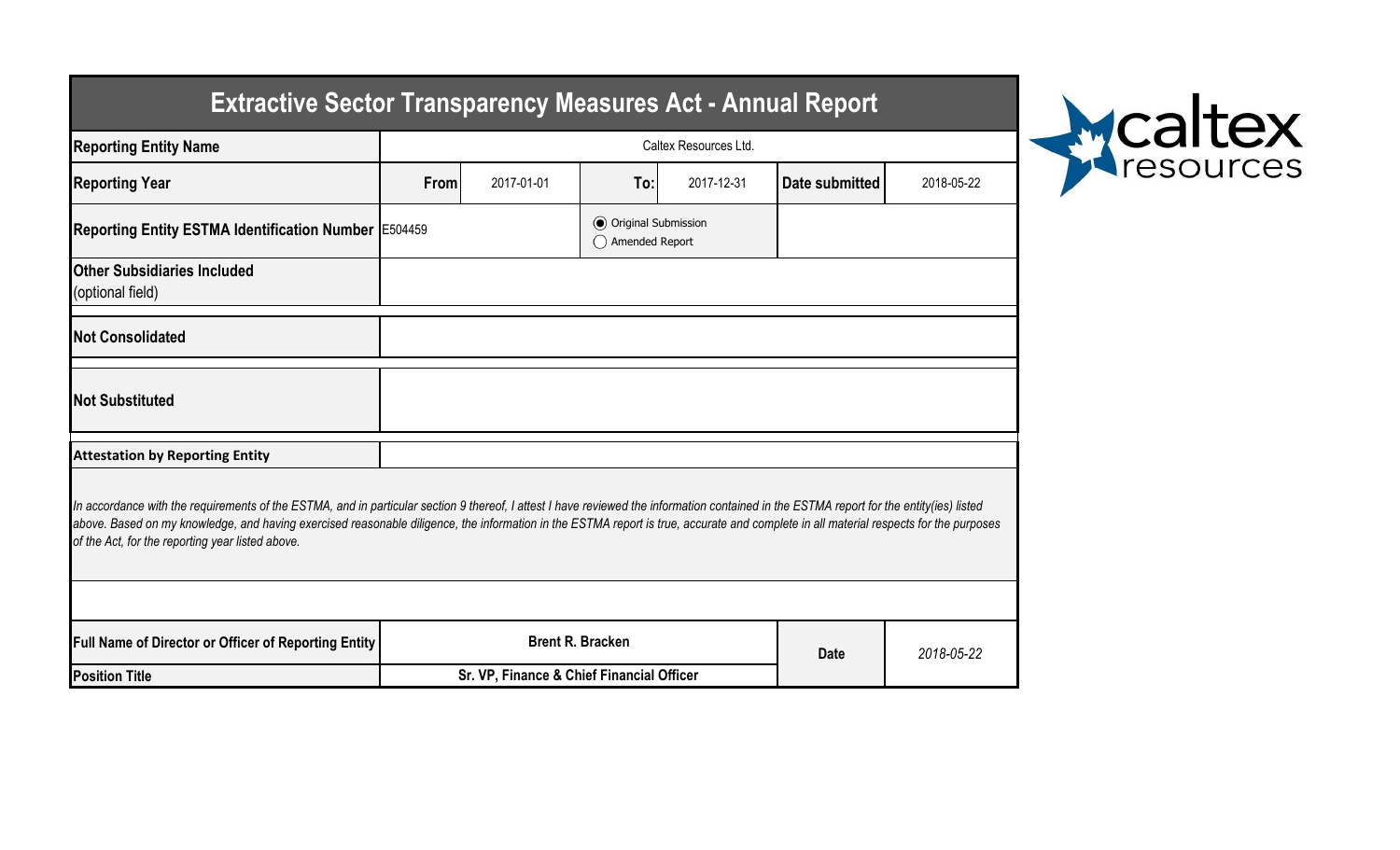| <b>Extractive Sector Transparency Measures Act - Annual Report</b> |                                           |                                                                                 |                         |                  |                      |                                |                |                  |                                           |                                      |                                                                                                                                                                    |
|--------------------------------------------------------------------|-------------------------------------------|---------------------------------------------------------------------------------|-------------------------|------------------|----------------------|--------------------------------|----------------|------------------|-------------------------------------------|--------------------------------------|--------------------------------------------------------------------------------------------------------------------------------------------------------------------|
| <b>Reporting Year</b>                                              | From:                                     | 2017-01-01                                                                      | To:                     | 2017-12-31       |                      |                                |                |                  |                                           |                                      |                                                                                                                                                                    |
| <b>Reporting Entity Name</b>                                       |                                           |                                                                                 | Caltex Resources Ltd.   |                  |                      | <b>Currency of the Report</b>  | CAD            |                  |                                           |                                      |                                                                                                                                                                    |
| <b>Reporting Entity ESTMA</b><br><b>Identification Number</b>      |                                           |                                                                                 |                         |                  |                      |                                |                |                  |                                           |                                      |                                                                                                                                                                    |
| <b>Subsidiary Reporting Entities (if</b><br>necessary)             |                                           |                                                                                 |                         |                  |                      |                                |                |                  |                                           |                                      |                                                                                                                                                                    |
| <b>Payments by Payee</b>                                           |                                           |                                                                                 |                         |                  |                      |                                |                |                  |                                           |                                      |                                                                                                                                                                    |
| Country                                                            | Payee Name <sup>1</sup>                   | Departments, Agency, etc<br>within Payee that Received<br>Payments <sup>2</sup> | <b>Taxes</b>            | <b>Royalties</b> | Fees                 | <b>Production Entitlements</b> | <b>Bonuses</b> | <b>Dividends</b> | Infrastructure<br>Improvement<br>Payments | <b>Total Amount paid to</b><br>Payee | Notes <sup>34</sup>                                                                                                                                                |
| Canada                                                             | Alberta Petroleum Marketing<br>Commission |                                                                                 |                         | 4,100,000        |                      |                                |                |                  |                                           |                                      | Royalties paid in-kind and are valued at fair market value<br>4,100,000 of the volumes taken in-kind based on Caltex realized<br>sales price each month.           |
| Canada                                                             | Government of Alberta                     |                                                                                 |                         |                  | 340,000              |                                |                |                  |                                           |                                      | Payee includes these recipients:<br>340,000 Alberta Energy Regulator<br>Worker's Compensation Board of Alberta                                                     |
| Canada                                                             | Government of Saskatchewan                |                                                                                 | 1,280,000 \$            | $6,500,000$ \$   | 260,000              |                                |                |                  |                                           |                                      | Payee includes these recipients:<br>Ministry of the Economy<br>8,040,000 Minister of Finance<br>Ministry of Agriculture<br>Saskatchewan Workers Compensation Board |
| Canada                                                             | Municipal District of Provost             |                                                                                 | 580,000<br>$\mathbf{s}$ |                  | 130,000<br><b>.s</b> |                                |                |                  |                                           | 710.000                              | Municipal property taxes &<br>well drilling equipment fees                                                                                                         |
| Canada                                                             | Municipal District of Wainwright          |                                                                                 | 110,000                 |                  |                      |                                |                |                  |                                           |                                      | 110,000 Municipal property taxes                                                                                                                                   |
| Canada                                                             | Rural Municipality of Eye Hill            |                                                                                 | 260,000                 |                  |                      |                                |                |                  |                                           |                                      | 260,000 Municipal property taxes                                                                                                                                   |
| Canada                                                             | Rural Municipality of Grandview           |                                                                                 | 180,000                 |                  |                      |                                |                |                  |                                           |                                      | 180,000 Municipal property taxes                                                                                                                                   |
| Canada                                                             | Rural Municipality of Hearts Hill         |                                                                                 | 340,000                 |                  |                      |                                |                |                  |                                           |                                      | 340,000 Municipal property taxes                                                                                                                                   |
| Canada                                                             | Rural Municipality of Mariposa            |                                                                                 | 330,000                 |                  |                      |                                |                |                  |                                           |                                      | 330,000 Municipal property taxes                                                                                                                                   |
|                                                                    |                                           |                                                                                 |                         |                  |                      |                                |                |                  |                                           |                                      |                                                                                                                                                                    |
|                                                                    |                                           |                                                                                 |                         |                  |                      |                                |                |                  |                                           |                                      |                                                                                                                                                                    |
|                                                                    |                                           |                                                                                 |                         |                  |                      |                                |                |                  |                                           |                                      |                                                                                                                                                                    |
| <b>Additional Notes:</b>                                           |                                           |                                                                                 |                         |                  |                      |                                |                |                  |                                           |                                      |                                                                                                                                                                    |